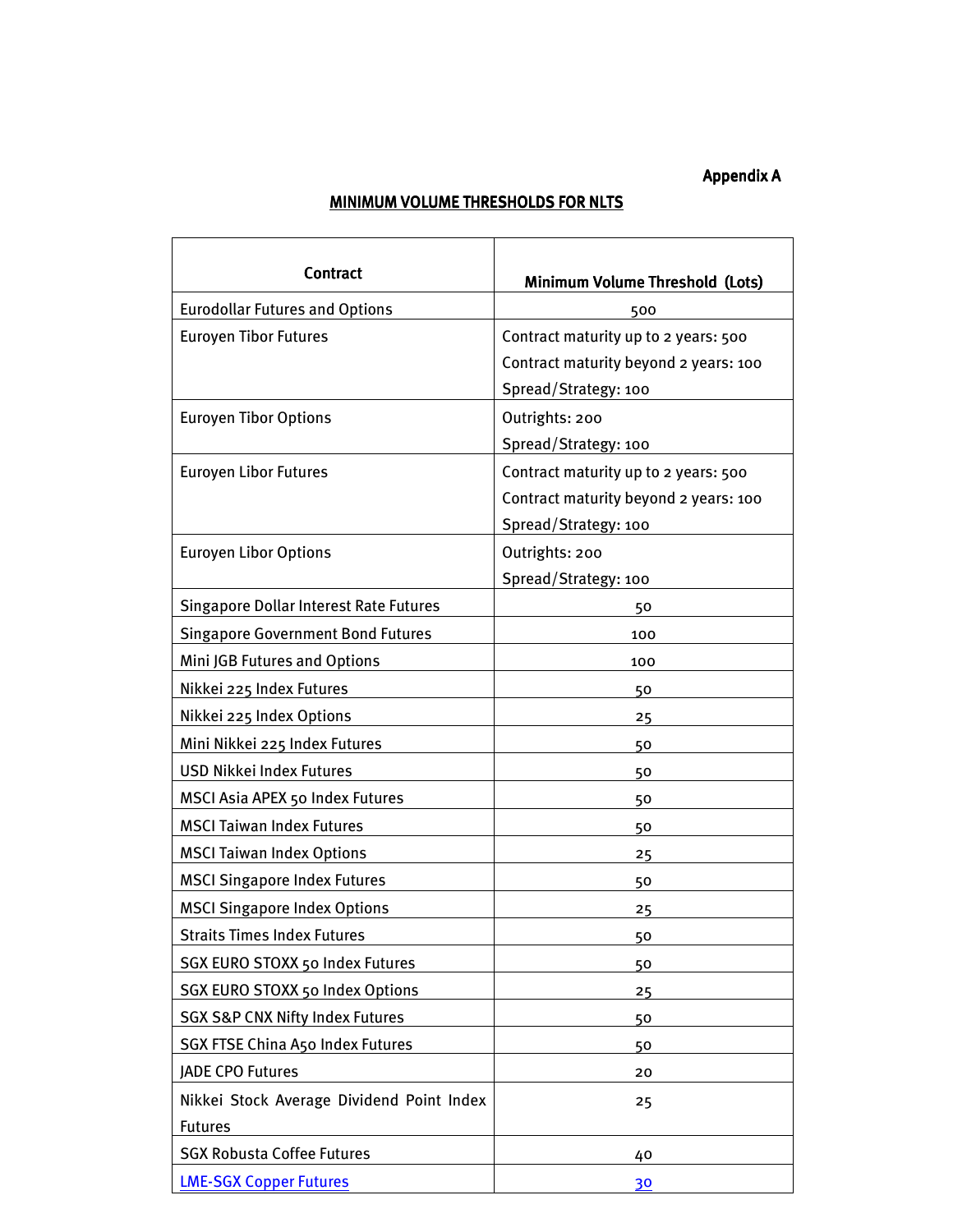| <b>LME-SGX Primary Aluminium Futures</b> |  |
|------------------------------------------|--|
| <b>LME-SGX Zinc Futures</b>              |  |

(FTR 001/2009) (FTR 001/2009) (FTR002/2009) (FTR003/2009) (FTR003/2010) (FTR003/2010) (FTR004/2010) (FTR004/2010) (FTR006/2010)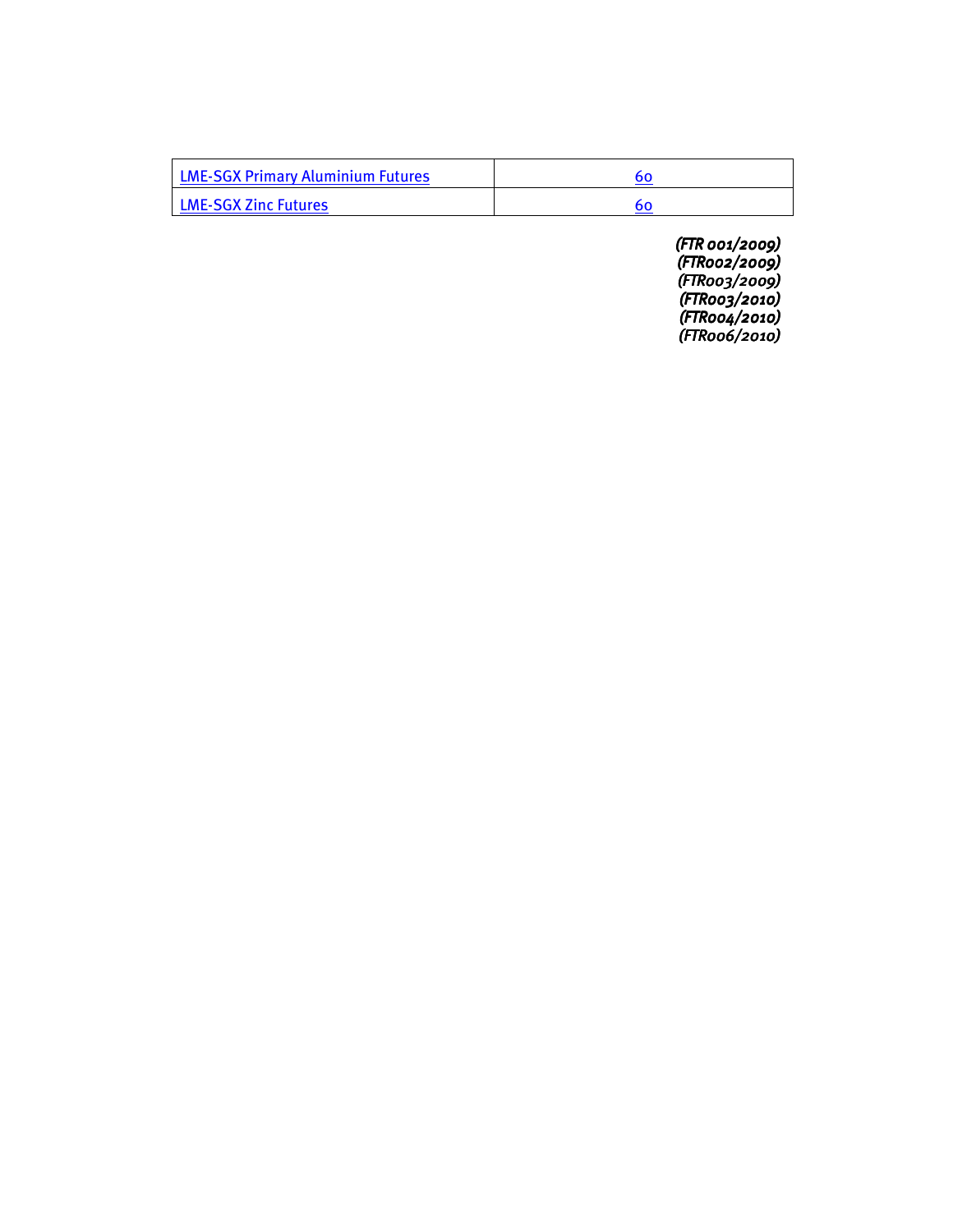## Appendix B

## MINIMUM TICK SCHEDULE FOR NEGOTIATED LARGE TRADES

| <b>Contract</b>                                           | <b>Market Tick Size</b>                                                                                                                                    | <b>NLT Tick Size</b>                     |
|-----------------------------------------------------------|------------------------------------------------------------------------------------------------------------------------------------------------------------|------------------------------------------|
| <b>Eurodollar Futures and Options</b>                     | Spot<br>0.0025 point (US\$6.25)<br>Subsequent contract months<br>0.0050 point (US\$12.50)                                                                  | All<br>0.0001 point (US\$0.25)           |
| <b>Euroyen Tibor Futures</b>                              | Spot and subsequent<br>$\overline{\mathbf{3}}$<br>contract months<br>0.0025 point (¥625)<br>5 <sup>th</sup> contract month onwards<br>0.005 point (¥1,250) | All<br>0.001 point (¥250)                |
| <b>Euroyen Tibor Options</b>                              | 0.005 point (¥1,250)                                                                                                                                       | 0.001 point (¥250)                       |
| <b>Euroyen Libor Futures</b>                              | Spot and subsequent<br>3<br>contract months<br>0.0025 point (¥625)<br>5 <sup>th</sup> contract month onwards<br>0.005 point (¥1,250)                       | All<br>0.001 point (¥250)                |
| <b>Euroyen Tibor Options</b>                              | 0.005 point (¥1,250)                                                                                                                                       | 0.001 point (¥250)                       |
| Singapore<br>Dollar<br>Interest<br>Rate<br><b>Futures</b> | 0.005 point (S\$12.50)                                                                                                                                     | 0.001 point (S\$2.50)                    |
| Government<br>Bond<br>Singapore<br><b>Futures</b>         | S\$0.01 per S\$100 face value<br>(S\$10)                                                                                                                   | S\$0.01 per S\$100 face<br>value (S\$10) |
| Mini JGB Futures and Options                              | ¥0.01 per ¥100 face value<br>$(*1,000)$                                                                                                                    | ¥0.01 per ¥100 face value<br>$(*1,000)$  |
| Nikkei 225 Index Futures                                  | 5 index points (¥2,500)                                                                                                                                    | $0.01$ index point $(45)$                |
| Nikkei 225 Index Options                                  | 1 index point (¥500)                                                                                                                                       | $0.01$ index point $(45)$                |
| USD Nikkei 225 Index Futures                              | 5 index points (US\$25)                                                                                                                                    | index<br>point<br>0.01<br>(US\$0.05)     |
| Mini Nikkei 225 Index Futures                             | 1 index point (¥100)                                                                                                                                       | 0.01 index point (¥1)                    |
| MSCI Asia APEX 50 Index Futures                           | 0.5 index point (US\$25)                                                                                                                                   | index<br>point<br>0.01<br>(US\$o.50)     |
| <b>MSCI Taiwan Index Futures</b>                          | 0.1 index point (US\$10)                                                                                                                                   | index<br>point<br>0.01<br>(US\$1.00)     |
| <b>MSCI Taiwan Index Options</b>                          | 0.01 index point (US\$1.00)                                                                                                                                | index<br>0.01<br>point<br>(US\$1.00)     |